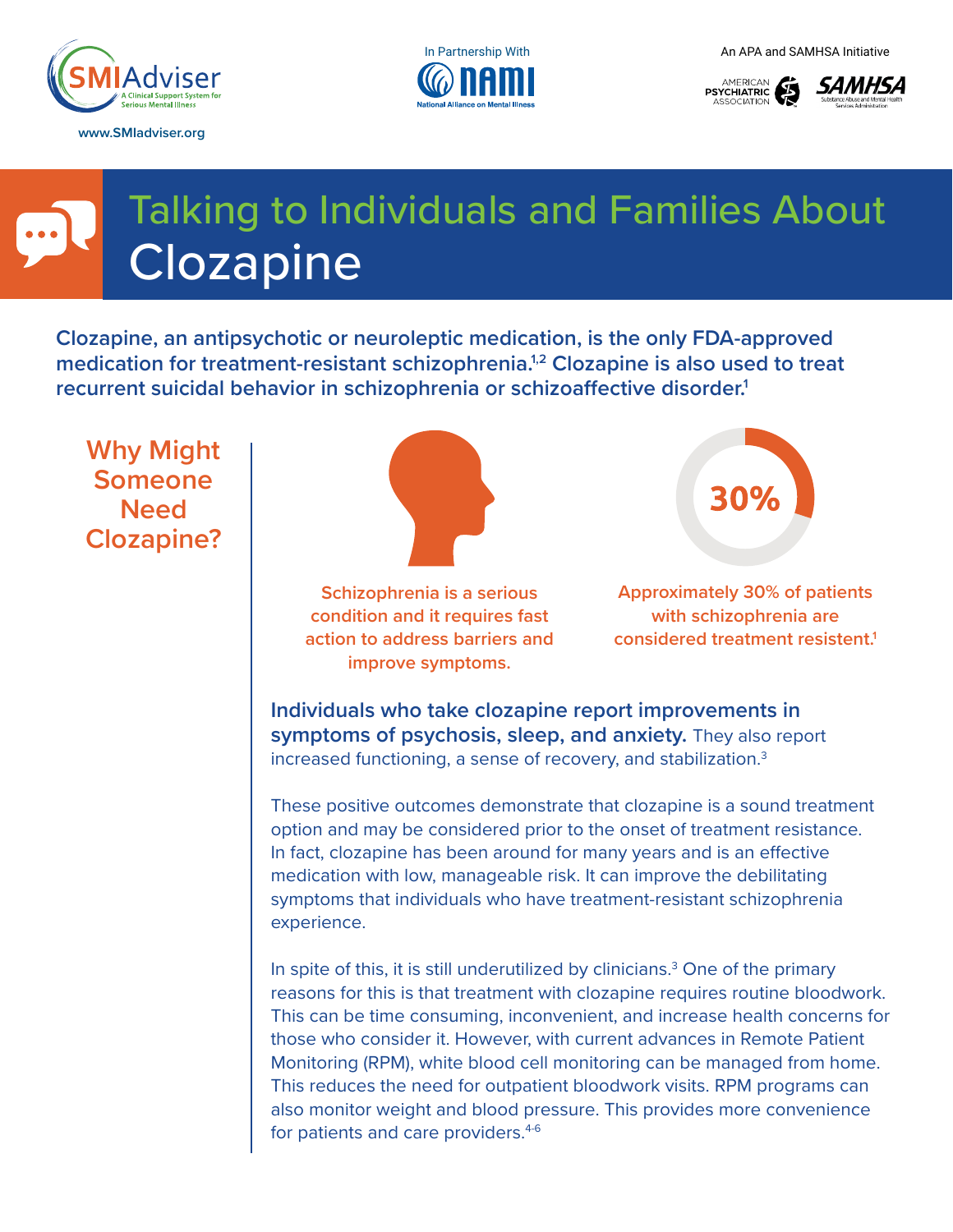#### **Does Taking Clozapine Have an Impact?**

**Many individuals who have schizophrenia find that clozapine makes a remarkable difference in their daily lives.** This is something that can have a positive ripple effect.<sup>7,8</sup> A successful response to this medication may decrease the burden on families and support systems, improve treatment adherence, and result in a decreased need for rehospitalization.<sup>7,9</sup> Relief from the intractable symptoms of schizophrenia – whether before or after treatment resistance occurs – can significantly improve quality of life.

Clozapine may be a good choice for patients who are in search of an effective medication as part of their treatment plan.



### **Possible Positive Outcomes**

Research shows that clozapine treatment is associated with:<sup>1,2,7-9</sup>

- ✔ Reduction in positive symptoms (e.g., delusions, hallucinations)
- ✔ Improved daily functioning
- ✔ A decrease in suicide attempts and completions
- ✔ A decrease in anxiety and sleep irregularities
- ✔ Fewer hospitalizations

#### *Improved quality of life*

- ✔ Improved psychosocial functioning
- ✔ Fewer extrapyramidal symptoms or EPS10

**Clozapine is also linked with reduced caregiver burden and reduced psychological impact on caretakers.** This indicates that its positive effect on treatment-resistant mental illness may have beneficial effects on family members as well.<sup>7-11</sup>

# **Possible Side Effects**

As with any medication, patients may experience side effects. Some of these are rare yet require prompt attention if observed. Potential side effects may include:

- ✔ Gastrointestinal symptoms like constipation, nausea, and vomiting
- ◆ Increased blood pressure and heart rate
- ◆ Changes in metabolism, possibly leading to weight gain
- ✔ Seizures
- ◆ Neurological symptoms like drowsiness and dizziness

You should use caution when you combine clozapine with other neuroleptics like aripiprazole. This is due to potential elevation of creatine kinase and leukocytosis.<sup>12</sup> Aripiprazole may be given in crisis situations during emergency department

visits so it is important to be aware of this contraindication.

Although extremely rare, prescribers should be alert for Neuroleptic Malignant Syndrome (NMS).<sup>12,13</sup> NMS occurs in less than 5% of patients. It presents with sudden symptoms of tachycardia, muscle rigidity, mental status change, fever, or elevated creatine kinase. Although NMS is unlikely to occur, it requires an established plan for patients and their families with information on how to access emergency services if symptoms arise.

Even more rarely, clozapine use is associated with severe neutropenia (also known as agranulocytosis), a dramatic drop in neutrophil count that results in an increased vulnerability to infection. Because neutropenia might be a heritable trait,<sup>14</sup> it is essential to have a detailed patient history of other family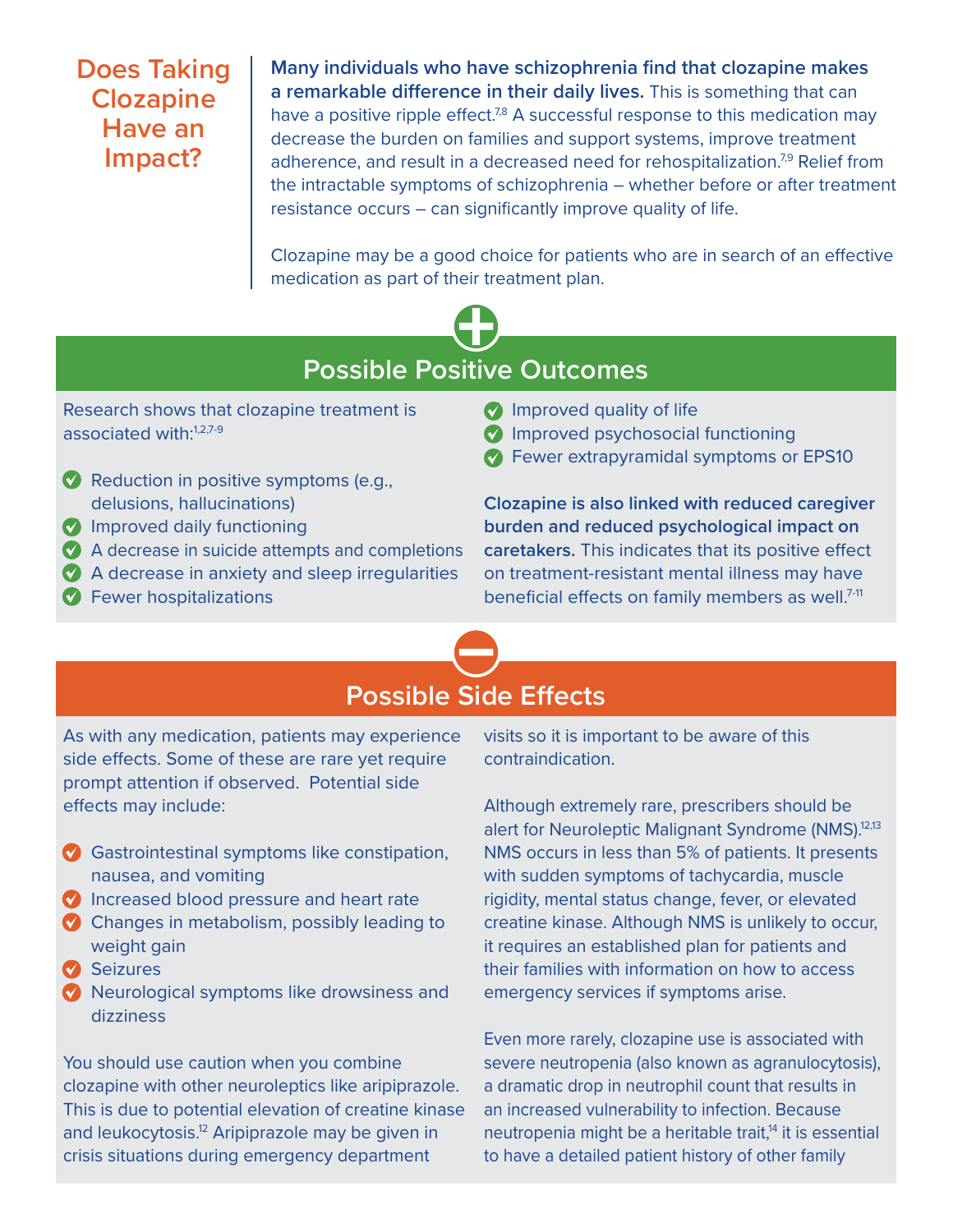members who have neutropenia. Current data show that less than 1% of patients on clozapine develop severe neutropenia.<sup>15</sup> To help prevent this serious side effect, guidelines require prescribers to order

full blood counts weekly for the first six months of treatment. Almost all cases of severe neutropenia present in this time frame.

#### **Discussing Clozapine With Your Patients and Their Families**

**It is important to communicate and facilitate discussions with individuals, their family members, and support systems.** When you share information on treatment goals, benefits, side effects, and more, it can help improve treatment adherence and alleviate concerns.<sup>7,9</sup> It also improves patient and family engagement in treatment and may lead to better outcomes.



Apply the **[REAP](https://www.thenationalcouncil.org/wp-content/uploads/2019/02/Clozapine-Changing-the-Conversation-Tip-Sheet.pdf?daf=375ateTbd56)** model to aid in the decisionmaking process:

**RECOGNIZE** goals

**EXPLAIN** how clozapine supports goals

**ACKNOWLEDGE** patient concerns

**PROVIDE** accurate information to patients and their support system so they can make informed decisions

# **Clozapine Risk Evaluation and Mitigation Strategy**

When you develop a plan to prescribe clozapine, you can access important resources to complete the mandated [Clozapine REMS](https://www.clozapinerems.com/CpmgClozapineUI/home.u) certification. Patients must also meet the following requirements to start on this medication:

- Enrollment in the Clozapine REMS Program
- **An Absolute Neutrophil Count (ANC) lab on file** with the Clozapine REMS Program
- ANC lab must be within the acceptable range or a [treatment rationale](https://www.clozapinerems.com/CpmgClozapineUI/rems/pdf/resources/Clozapine_REMS_A_Guide_for_Healthcare_Providers.pdf) must be submitted that details how the benefits of treatment outweigh the risks
- ◆ An ANC ≥1000/microL should be indicated (≥500/microL for benign ethnic neutropenia)
- **Lower ANC levels require more frequent** monitoring and possible interruption of clozapine and/or reevaluation of its use

**You can access program updates and changes from the Food and Drug Administration (FDA) on the [Clozapine REMS](https://www.clozapinerems.com/CpmgClozapineUI/home.u)  [homepage](https://www.clozapinerems.com/CpmgClozapineUI/home.u). The Clozapine REMS program replaced the individual patient registries and the National Non-Rechallenge Master File (NNRMF).**